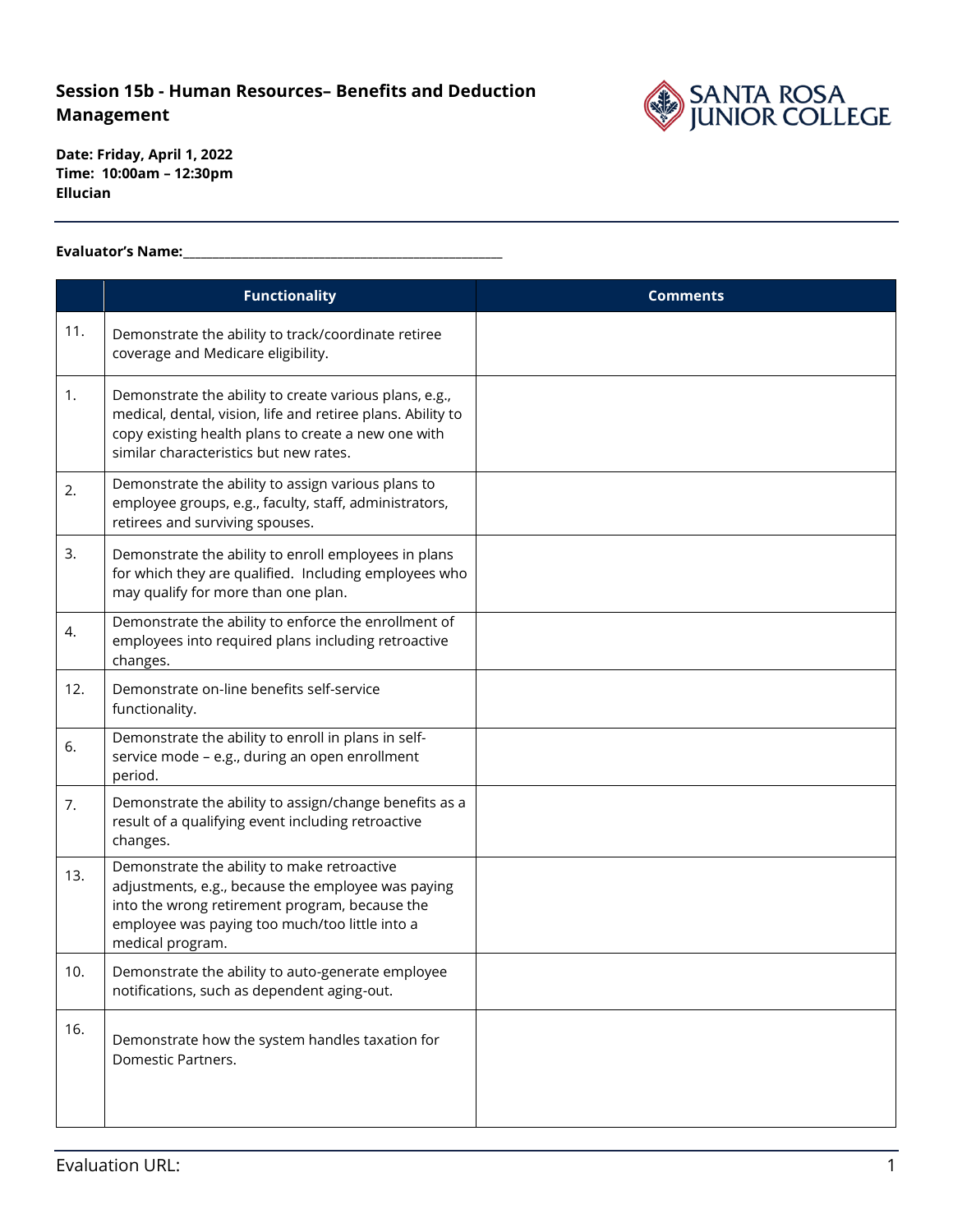## **Session 15b - Human Resources– Benefits and Deduction Management**



**Date: Friday, April 1, 2022 Time: 10:00am – 12:30pm Ellucian**

|     | <b>Functionality</b>                                                                                                                                                                                                                                        | <b>Comments</b> |  |  |  |
|-----|-------------------------------------------------------------------------------------------------------------------------------------------------------------------------------------------------------------------------------------------------------------|-----------------|--|--|--|
| 15. | Demonstrate ACA tracking and reporting. for<br>different classes of employees, some based on their<br>timesheets, some based on their class hours plus<br>office hours plus lab hours (adjunct) and some based<br>on their FTE that is entered in the HRIS. |                 |  |  |  |
| 5.  | Demonstrate administrative ability to manage COBRA<br>functions.                                                                                                                                                                                            |                 |  |  |  |
| 9.  | Demonstrate the ability to support the billing<br>reconciliation process for benefits plans with invoicing<br>reports from third party administrators being<br>uploaded and compared to system data for payment.                                            |                 |  |  |  |
| 8.  | Demonstrate the ability to transmit enrollment data to<br>various carriers -- both initially and in an ongoing<br>manner.                                                                                                                                   |                 |  |  |  |
| 14. | Demonstrate the ability to integrate with third party<br>benefit administrator.                                                                                                                                                                             |                 |  |  |  |
|     | Management of Deductions                                                                                                                                                                                                                                    |                 |  |  |  |
| 17. | Demonstrate the ability to create various kinds of<br>deductions (e.g., medical, retirement, union dues,<br>donations)                                                                                                                                      |                 |  |  |  |
| 18. | Demonstrate the ability to assign dues by subject<br>wages and types of assignments.                                                                                                                                                                        |                 |  |  |  |
| 19. | Demonstrate the ability to define the rules that are<br>associated with various kinds of deductions (e.g.,<br>mandatory, optional, pre-tax)                                                                                                                 |                 |  |  |  |
| 20. | Demonstrate various ways deductions can be<br>processed through payroll (percentages, flat amounts,<br>combinations, etc.)                                                                                                                                  |                 |  |  |  |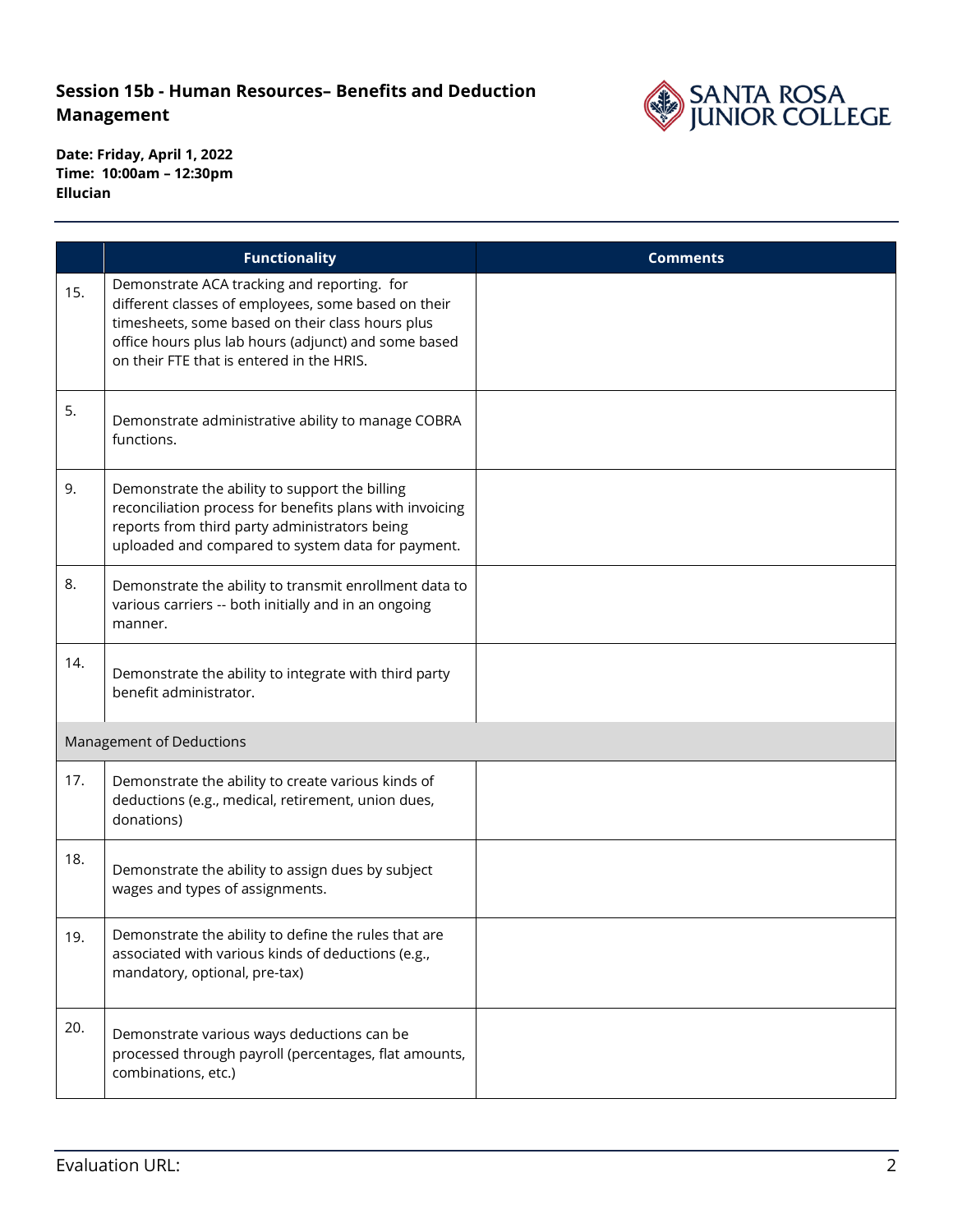# **Session 15b - Human Resources– Benefits and Deduction Management**



**Date: Friday, April 1, 2022 Time: 10:00am – 12:30pm Ellucian**

|     | <b>Functionality</b>                                                                         | <b>Comments</b> |
|-----|----------------------------------------------------------------------------------------------|-----------------|
| 24. | Demonstrate the ability to process garnishments, tax<br>levies, child support, etc.          |                 |
| 23. | Demonstrate the ability to calculate taxes based upon<br>gross wages less pre-tax deductions |                 |
| 21. | Demonstrate the ability to track employee year-to-<br>date deduction totals                  |                 |
| 25. | Demonstrate the ability to track the institution's tax<br>liabilities, e.g., FICA            |                 |
| 22. | Demonstrate the ability to perform gross-to-net check<br>modeling                            |                 |